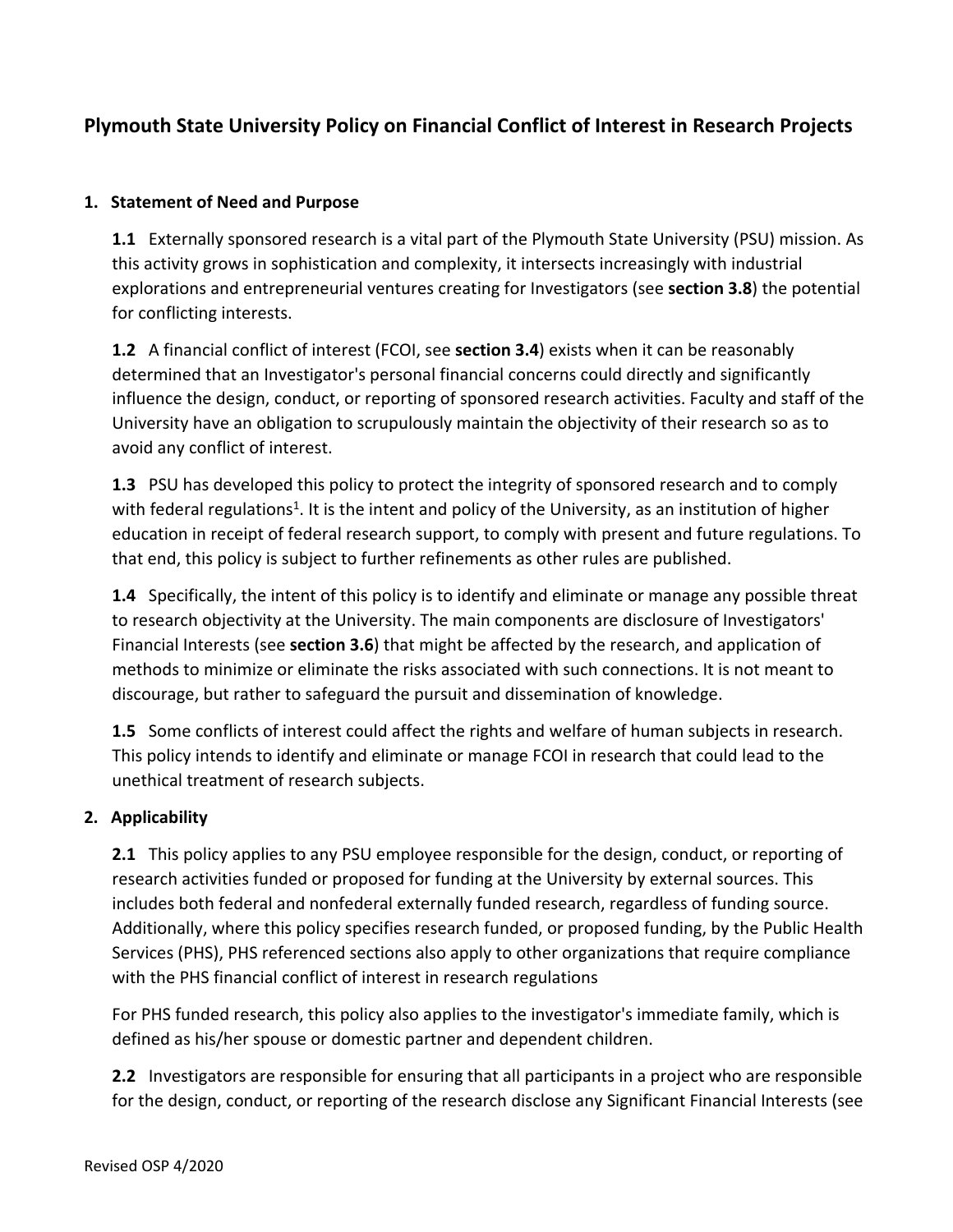**section 3.15**) that would reasonably appear to be affected by the research. Individuals who begin work on an established project through reallocation of effort, hiring, transfer, promotion, etc., and thereby take on a responsible position in a project, must also disclose any such Significant Financial Interests.

**2.3** Collaborators, sub-contractors, sub-recipients, and visiting scientists must either comply with this policy or provide a certification to the Office of Sponsored Programs (OSP) that their institutions are in compliance with pertinent federal policies and that they in turn are in compliance with their own institutional policies.

# **3. Definitions**

**3.1** Conflict Management Plan: A detailed set of steps which are proposed to manage, reduce, or eliminate the financial conflict of interest (see **section 5.3**).

**3.2** Disclosure Statement: An investigator's statement recorded in the Disclosure Statement for Financial Conflict of Interest in Research Projects form, which reveals or admits to the existence of Significant Financial Interests (see **section 3.15**) in potential or existing research projects at the University.

**3.3** Disclosure Review Committee (DRC): The PSU committee charged with protecting the integrity of PSU's externally-funded research enterprise, and PSU employees who engage in externallyfunded research, by identifying and resolving FCOI in research. The DRC conducts its duties in a manner intended to promote, not hinder, research relationships. (See **sections 5 and 8** for DRC membership and responsibilities.)

**3.4** Financial Conflict of Interest (FCOI): A Significant Financial Interest (see **section 3.15**) that could directly and significantly affect the design, conduct, or reporting of research.

**3.5** FCOI Report: PSU's report of a financial conflict of interest to a sponsor.

**3.6** Financial Interest: Anything of monetary value, whether or not the value is readily ascertainable.

**3.7** HHS: United States Department of Health and Human Services, and any components of the Department to which the authority involved may be delegated.

**3.8** Investigator: The project director (PD) or principal investigator (PI) and any other person, regardless of title or position, who is responsible for the design, conduct, or reporting of research funded by external sources, or proposed for such funding, which may include, for example, collaborators or consultants.

**3.9** Manage: Taking action to address a FCOI, which can include reducing or eliminating the FCOI, to ensure, to the extent possible, that the design, conduct, and reporting of research will be free from bias.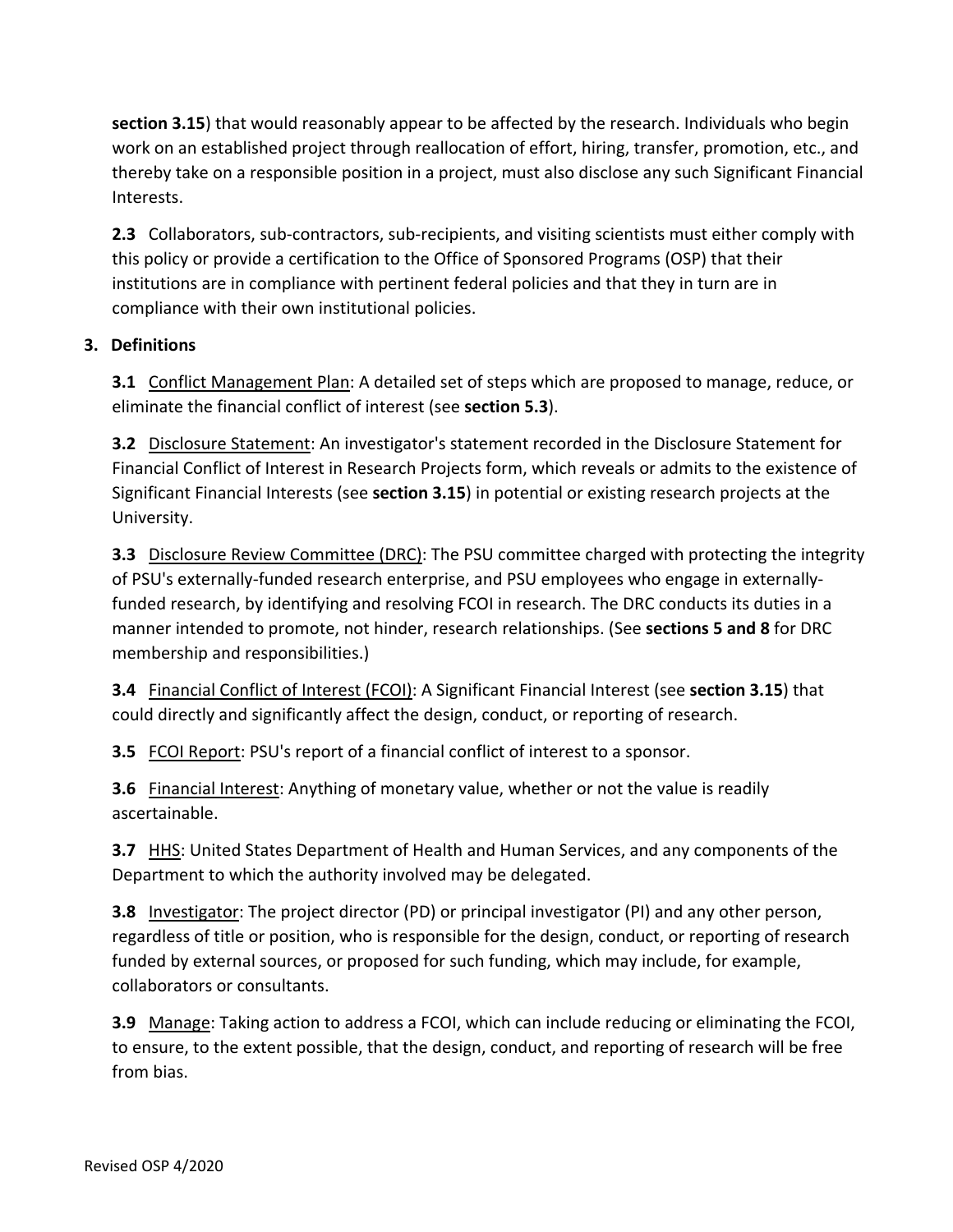**3.10** PHS: The Public Health Service of the U.S. Department of Health and Human Services, and any components of the PHS to which the authority involved may be delegated, including the National Institutes of Health (NIH).

**3.11** PHS Awarding Component: The organizational unit of the PHS that funds the research that is subject to 42 CFR 50 subpart F.

**3.12** Public Health Service Act or PHS Act: The statute codified at 42 U.S.C. 201 et seq.

**3.13** Research: A systematic investigation, study or experiment designed to develop or contribute to generalizable knowledge relating broadly to public health, including behavioral and socialsciences research. The term encompasses basic and applied research (e.g., a published article, book or book chapter) and product development (e.g., a diagnostic test or drug). For PHS funded research, the term includes any such activity for which research funding is available from a PHS Awarding Component through a grant or cooperative agreement, whether authorized under the PHS Act or other statutory authority, such as a research grant, career development award, center grant, individual fellowship award, infrastructure award, institutional training grant, program project, or research resources award.

**3.14** Senior/Key Personnel: The PD/PI and any other person identified as senior/key personnel by PSU in the grant application, progress report, or any other report submitted to the sponsor by PSU.

# **3.15** Significant Financial Interest (SFI):

**3.15.1** A Financial Interest consisting of one or more of the following interests of the investigator (and those of the Investigator's spouse or domestic partner, and dependent children) that could reasonably appear to be affected by the activities proposed for funding:

**3.15.1.1** Any current Financial Interest of the Investigator (and his/her spouse or domestic partner, and dependent children) that could reasonably appear to be affected by the activities proposed for funding; or

**3.15.1.2** Any Financial Interest held by the Investigator (and his/her spouse or domestic partner, and dependent children) in a business entity (company, corporation, or other enterprise) whose Financial Interests might reasonably appear to be affected by such activities.

**3.15.2** Specifically, SFIs might include, but are not limited to, any of the following:

**3.15.2.1** Anything of significant monetary value, including salary or other payments for services such as consulting fees or honoraria;

**3.15.2.2** Direct equity interests such as stock, stock options, or ownership interests;

**3.15.2.3** With regard to any publicly traded entity, a Significant Financial Interest exists if the value of any remuneration received from the entity in the twelve months preceding the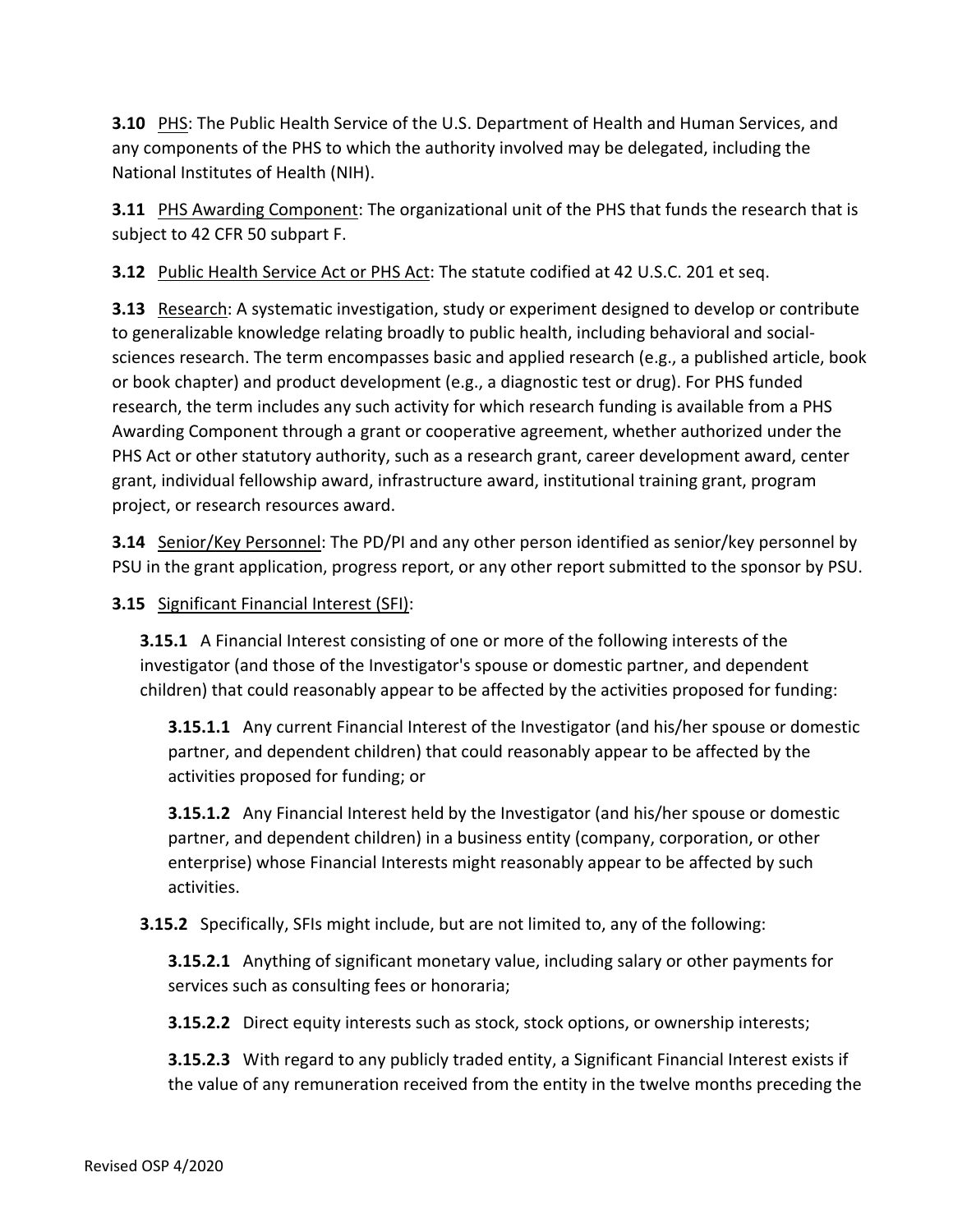disclosure and the value of any equity interest in the entity as of the date of disclosure, when aggregated, exceeds \$5,000. Remuneration includes salary and any payment for services not otherwise identified as salary (e.g., consulting fees, honoraria, paid authorship); equity interest includes any stock, stock option, or other ownership interest, as determined through reference to public prices or other reasonable measures of fair market value;

**3.15.2.4** With regard to any non-publicly traded entity, a SFI exists if the value of any remuneration received from the entity in the twelve months preceding the disclosure, when aggregated, exceeds \$5,000, or when the Investigator (or the Investigator's spouse or domestic partner or dependent children) holds any equity interest (e.g., stock, stock option, or other ownership interest); or

**3.15.2.4.1** Intellectual property rights and interests owned by the Investigator such as patents, copyrights, and royalties from such rights and interests. This does not include intellectual property rights and interests assigned to PSU nor royalty income received from PSU per the PSU Intellectual Property Policy.

**3.15.2.4.2** Any reimbursed or sponsored travel (i.e., that which is paid on behalf of the Investigator and the Investigator's spouse or domestic partner, and dependent children, and not reimbursed to the Investigator so that the exact monetary value may not be readily available), related to their institutional responsibilities that occurred in the twelve months preceding the disclosure.

**3.15.2.4.2.1** This (**3.15.2.4.2**) disclosure requirement does not apply to travel that is reimbursed or sponsored by a Federal, state, or local government agency, an institution of higher education as defined at 20 U.S.C. 1001(a), an academic teaching hospital, a medical center, or a research institute that is affiliated with an institution of higher education.

**3.15.2.4.2.2** This disclosure will include, at a minimum, the purpose of the trip, the identity of the sponsor/organizer, the destination, and the duration.

**3.15.2.4.2.3** The institutional official(s) will determine if further information is needed, including a determination or disclosure of monetary value, in order to determine whether the travel constitutes an FCOI with the PHS-funded research.

# **3.16** Significant Financial Interests Do Not Include:

**3.16.1** Salary, royalties, or other remuneration paid by PSU to the Investigator if the Investigator is currently employed or otherwise appointed by PSU, including intellectual property rights assigned to PSU and agreements to share in royalties related to such rights;

**3.16.2** Income from investment vehicles, such as mutual funds and retirement accounts, as long as the Investigator does not directly control the investment decisions made in these vehicles;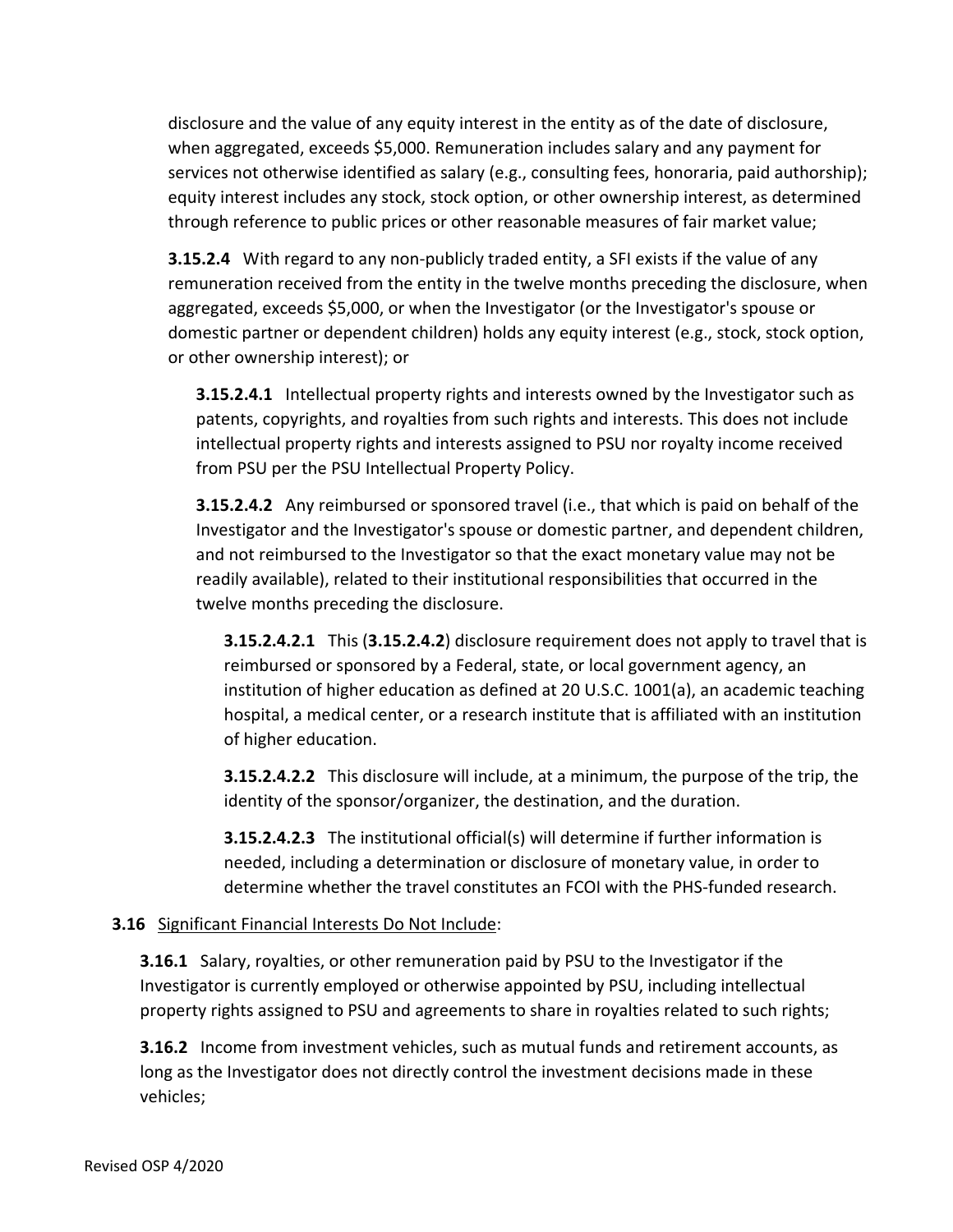**3.16.3** Income from seminars, lectures, or teaching engagements sponsored by a Federal, state, or local government agency, an institution of higher education as defined at 20 U.S.C. 1001(a), an academic teaching hospital, a medical center, or a research institute that is affiliated with an institution of higher education, non-profit entities; or

**3.16.4** Income from service on advisory committees or review panels for a Federal, state, or local government agency, an Institution of higher education as defined at 20 U.S.C. 1001(a), an academic teaching hospital, a medical center, or a research institute that is affiliated with an institution of higher education.

**3.16.5** Small Business Innovation Research (SBIR) Program: The extramural research program for small businesses that is established by the Awarding Components of PHS and certain other Federal agencies under Public Law 97–219, the Small Business Innovation Development Act, as amended. SBIR Program also includes the Small Business Technology Transfer (STTR) Program, which was established by Public Law 102–564.

# **4. Disclosure Process**

**4.1** Any employee responsible for the design, conduct, or reporting of research activities (Investigator) funded or proposed for funding at PSU by external sources must disclose all current SFIs that would reasonably appear to be affected by the research.

**4.2** Each Investigator who has a SFI possibly affected by the research must complete a PSU Disclosure Statement for Financial Conflict of Interest in Research Projects form and attach any requested supporting documentation. The form and supporting documentation should be submitted in a sealed envelope marked "Confidential" to the OSP. If the Disclosure Statement indicates involvement of human subjects in the research, the OSP will notify the chairperson of the Institutional Review Board for the Protection of Human Subjects in Research (IRB) so the situation may be considered, and, if appropriate, addressed by the IRB.

**4.3** Each investigator who is participating in PHS-funded research must submit to PSU an updated Disclosure Statement for Financial Conflict of Interest in Research Projects form at least annually (fiscal year [July 1 – June 30]) during the period of the award. Such disclosure shall include any information that was not disclosed initially to PSU or in a subsequent Disclosure Statement (e.g., any FCOI identified on a PHS-funded project that was transferred from another institution), and shall include updated information regarding any previously disclosed SFI (e.g., the updated value of a previously disclosed equity interest).

**4.4** All SFIs must be disclosed prior to the time a proposal is submitted to an external sponsor. Investigators must update within thirty (30) days all financial disclosures during the period of the award as new reportable SFIs are obtained.

**4.5** An investigator may choose to disclose other financial or related interests that might present an actual, potential, or perceived conflict of interest. Disclosure can be a key factor in protecting an individual's reputation and career from potentially harmful allegations of misconduct.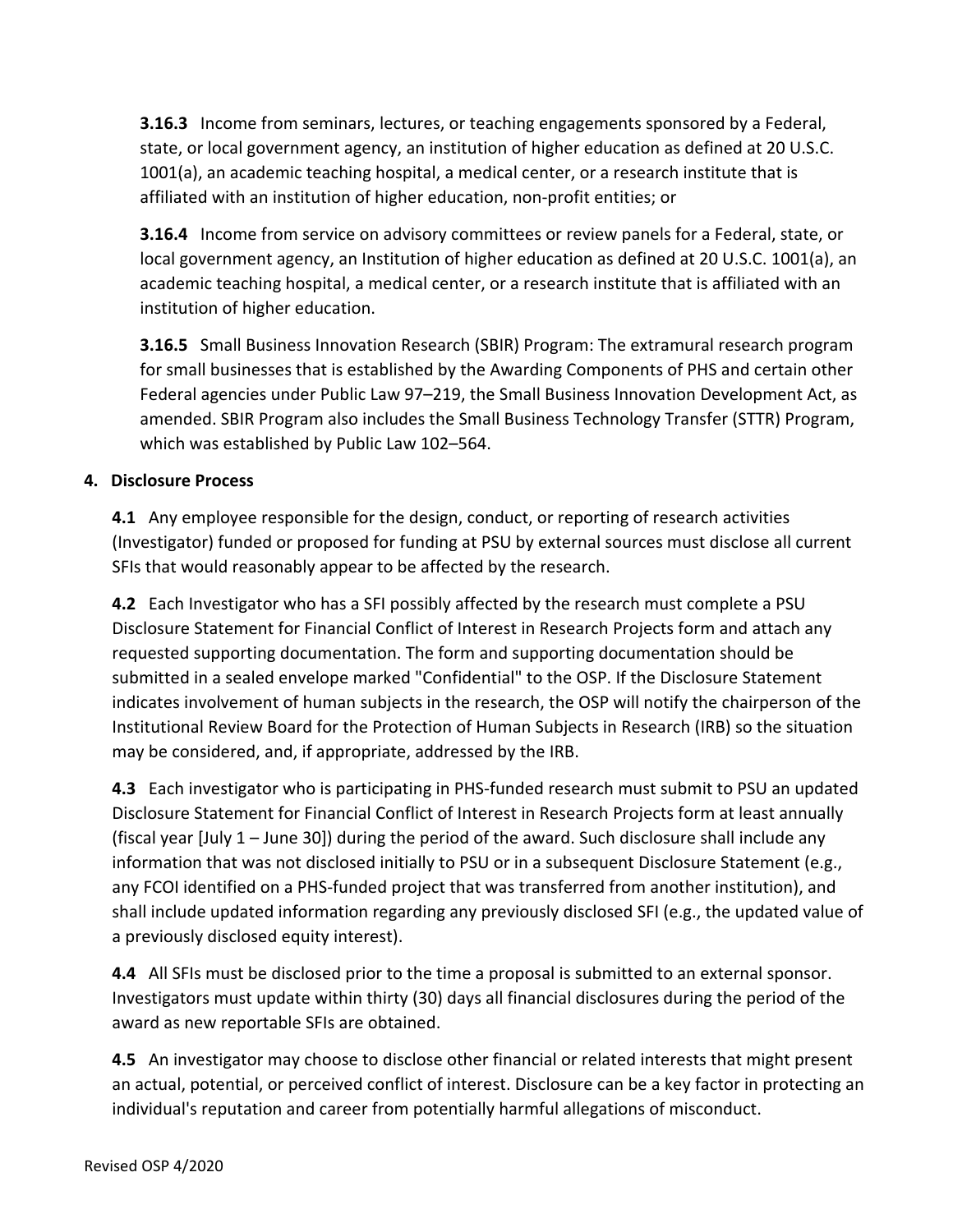**4.6** All Disclosure Statements and related documents are considered sensitive information. As such, they will be treated as confidential and will not be revealed outside the DRC and its staff without the Investigator's consent except: in response to a request from a sponsor, under the public accessibility requirements of section 11, or pursuant to a judicial order or lawfully issued subpoena. PSU will make reasonable efforts to notify the Investigator of any judicial order or lawfully issued subpoena in advance of disclosure of this information, unless the order is from a federal grand jury or is for law enforcement purposes and its terms prohibit PSU from disclosing its existence or contents.

#### **5. Review of Disclosures**

**5.1** The Disclosure Review Committee (DRC) will review all Disclosure Statements. The DRC will consist of the Provost, Vice President or Associate Vice President for Finance & Administration, and a representative from the Office of Sponsored Programs (other parties may be consulted as needed).

**5.2** The DRC will be responsible for determining whether the Significant Financial Interests of the Investigator could reasonably be expected to affect the design, schedule, conduct, or reporting of the activities funded or proposed for funding, and, if so related, whether the SFI represents a FCOI. An investigator's SFI is related to the research when the DRC reasonably determines that the SFI could be affected by the research; or is in an entity whose Financial Interest could be affected by the research. The DRC may involve the Investigator in its determination of whether a SFI is related to the research. A FCOI exists when the DRC reasonably determines that the SFI could directly and meaningfully affect the design, conduct, or reporting of the research. The DRC may request additional clarifying information from the individual which will be treated as non-public information to the extent allowed by law.

**5.3** If a FCOI, the DRC shall request that the Investigator submit a proposed Conflict Management Plan that details steps that could be taken to manage, reduce, or eliminate the FCOI. The DRC shall review the proposed Conflict Management Plan and either approve it as is or add conditions or restrictions to ensure that any conflict is managed, reduced, or eliminated. Such conditions or restrictions may include, but are not limited to, the following:

- **5.3.1** Public disclosure of FCOI (e.g., when presenting or publishing the research);
- **5.3.2** Monitoring of the research by independent reviewers;
- **5.3.3** Modification of the planned activities (possibly subject to sponsor approval);
- **5.3.4** Disqualification from participation in all or part of the project;
- **5.3.5** Divestiture of Significant Financial Interests;
- **5.3.6** Severance of relationships creating conflict;
- **5.3.7** For research involving human subjects, disclosure of FCOI directly to research subjects.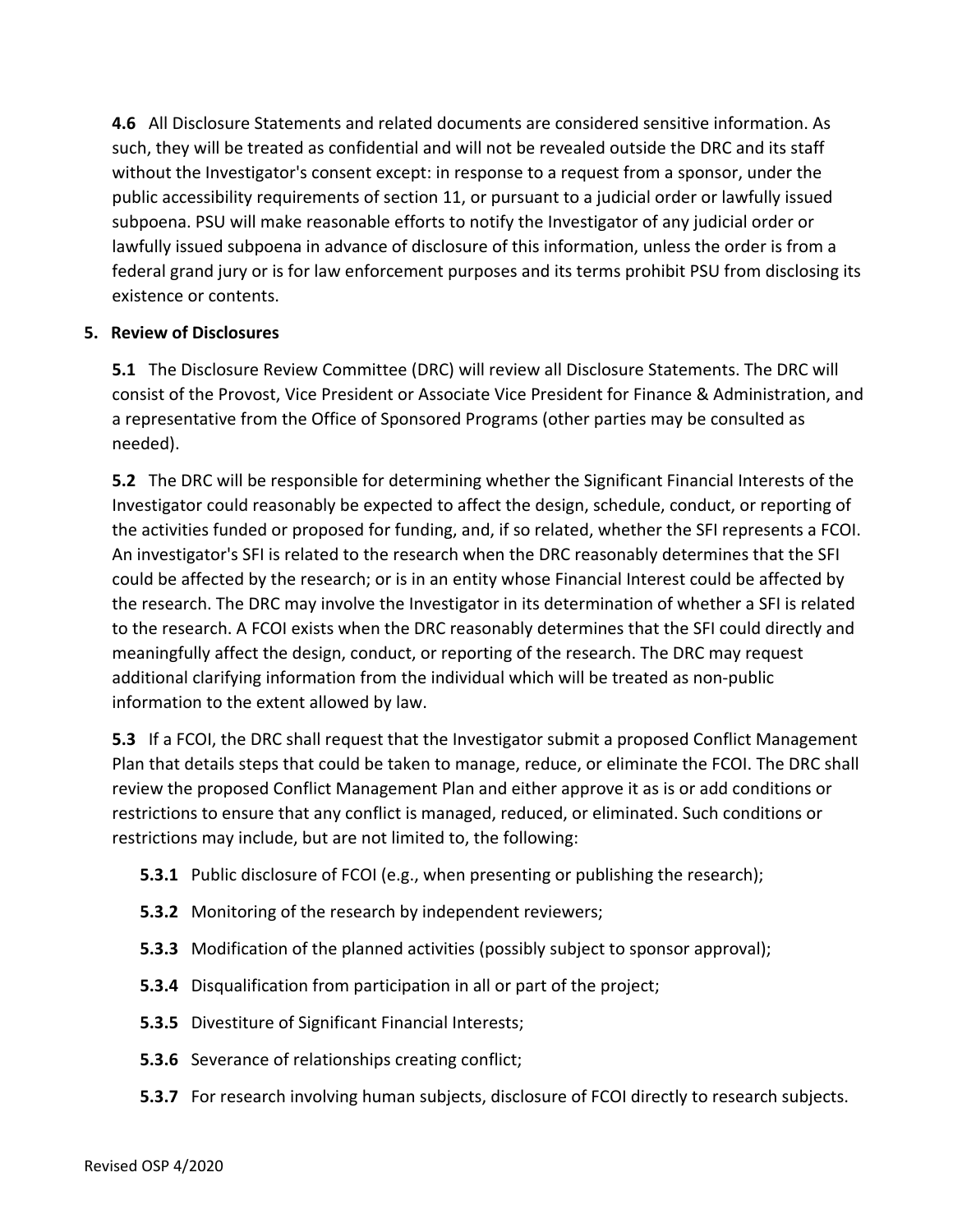**5.4** In all cases, resolution of the conflict or establishment of an acceptable Conflict Management Plan must be achieved before expenditure of any funds under an award to PSU.

**5.5** When an Investigator, who is new to participating in a PHS-funded research project, discloses a SFI or an existing Investigator discloses a new SFI, PSU shall:

- i. review the disclosure of the SFI within sixty (60) business days;
- ii. determine whether it is related to PHS-funded research;
- iii. determine whether a FCOI; and, if so, implement, on at least an interim basis, a Conflict Management Plan that shall specify the actions that have been and will be taken to manage such FCOI.

Depending on the nature of the Significant Financial Interest, PSU may determine that additional interim measures are necessary with regard to the Investigator's participation in the PHS-funded research project between the date of disclosure and the completion of its review.

**5.6** Whenever PSU identifies a SFI that was not disclosed in a timely manner by an Investigator or, for whatever reason, was not previously reviewed by PSU during an ongoing PHS-funded research project (e.g., was not reviewed or reported timely by a sub-recipient), PSU shall:

- i. review the SFI within sixty (60) business days; determine whether it is related to PHSfunded research;
- ii. determine whether a FCOI exists; and, if so implement, on at least an interim basis, a Conflict Management Plan that shall specify the actions that have been, and will be, taken to manage such FCOI going forward.

**5.6.1** In addition, whenever a FCOI is not identified or managed in a timely manner, including failure by the Investigator to disclose a SFI that is determined by PSU to constitute a FCOI; failure by PSU to review or manage such a FCOI; or failure by the Investigator to comply with a Conflict Management Plan, within 120 business days of the its determination of noncompliance, PSU shall complete a Retrospective Review of the Investigator's activities and the PHS-funded research project to determine whether any PHS-funded research conducted during the period of the noncompliance was biased in the design, conduct, or reporting of such research.

**5.6.2** PSU shall document the Retrospective Review. Such documentation shall include, but not necessarily be limited to, the following key elements:

- i. Project number;
- ii. Project title;
- iii. PD/PI or contact PD/PI if a multiple PD/PI model is used;
- iv. Name of the Investigator with the FCOI;
- v. Name of the entity with which the Investigator has a FCOI;
- vi. Reason(s) for the Retrospective Review;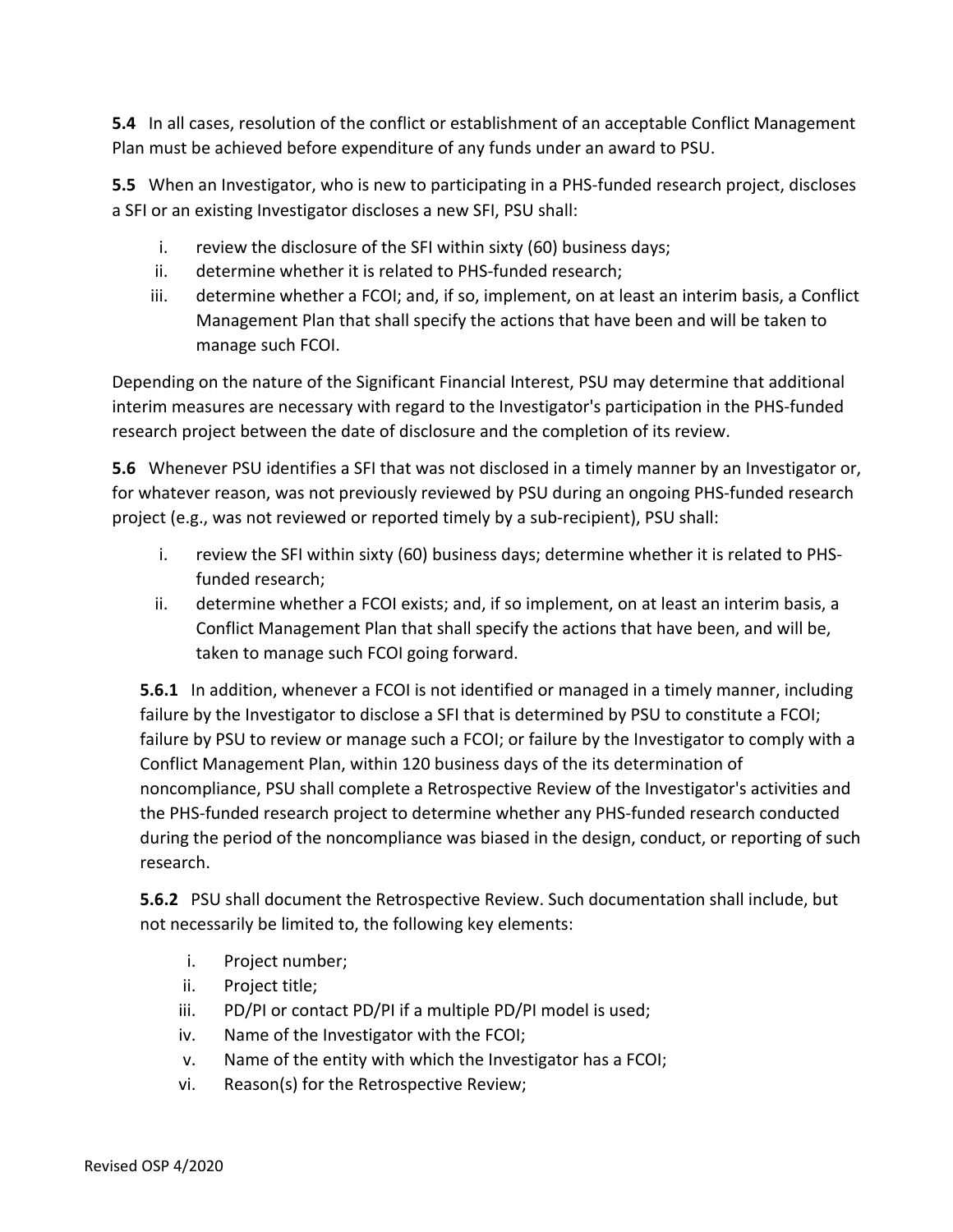- vii. Detailed methodology used for the Retrospective Review (e.g., methodology of the review process, composition of the review panel, documents reviewed);
- viii. Findings of the Retrospective Review;
- ix. Conclusions of the Retrospective Review.

**5.6.3** Based on the results of the Retrospective Review, PSU shall update the previously submitted FCOI Report if appropriate, specifying the actions that will be taken to manage the FCOI going forward. If bias is found, PSU is required to notify the PHS Awarding Component promptly and submit a Mitigation Report. The Mitigation Report must include, at a minimum, the key elements documented in the Retrospective Review above and a description of the impact of the bias on the research project and PSU's plan of action taken to eliminate or mitigate the effect of the bias (e.g., impact on the research project; extent of harm done, including any qualitative and quantitative data to support any claim of actual or future harm; analysis of whether the research project is salvageable). Thereafter, PSU must submit an FCOI Report annually.

Depending on the nature of the FCOI, PSU may determine that additional interim measures are necessary with regard to the Investigator's participation in the PHS-funded research project between the date that the FCOI or the Investigator's noncompliance is determined and the completion of PSU's Retrospective Review.

#### **6. Appeals**

**6.1** Appeal of the DRC's decision may be made to the PSU President. The President will consult with the Investigator and the DRC (including the Provost). The PSU President will make a final determination, which shall be final and binding upon all parties.

# **7. Compliance**

**7.1** As part of the Disclosure Statement, each Investigator must certify that if the DRC determines a conflict exists, the Investigator will adhere to all conditions or restrictions imposed upon the project and will cooperate fully with the individual(s) assigned to monitor compliance.

#### **8. Enforcement**

**8.1** Failure to properly disclose relevant SFIs or to adhere to conditions or restrictions imposed by the DRC and Conflict Management Plan will be considered a deviation from accepted standards of conducting research at PSU.

**8.2** The DRC will investigate alleged violations of this policy, and will make recommendations for action to the PSU President. Breaches of policy include failure to file the necessary Disclosure Statements; knowingly filing incomplete, erroneous, or misleading Disclosure Statement forms; or failure to comply with Conflict Management Plan procedures prescribed by the DRC. If the President determines that the policy has been violated, he/she may impose sanctions including,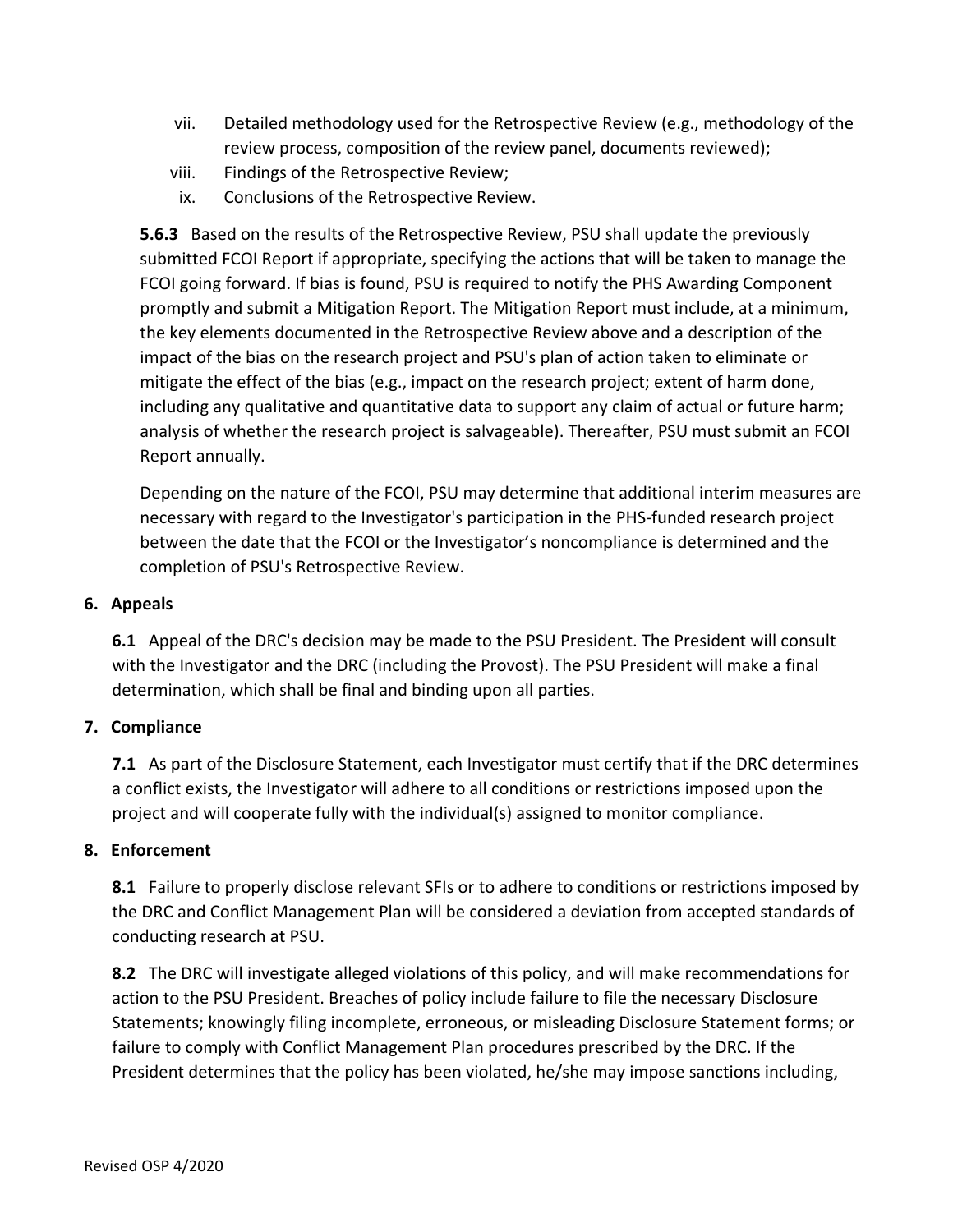but not limited to, notification of sponsor and termination of award; formal admonition; a letter to the Investigator's personnel file; and suspension of the privilege to apply for external funding.

#### **9. Records**

**9.1** The OSP will maintain records of all Disclosure Statements, associated documents, and DRC activities securely and confidentially (see *section 4.5* of this policy for exceptions).

**9.2** All records will be maintained for three years following termination or completion of the project or resolution of any government action involving the records.

**9.3** Records will not be routinely provided to sponsors unless such is an agency requirement, the agency submits a written request, or PSU is unable to satisfactorily manage an actual or potential FCOI. The OSP will be responsible for communications with sponsors.

# **10 Reporting to PHS and PHS Oversight**

**10.1** Prior to PSU's expenditure of any funds under a PHS-funded research project, PSU, via the OSP, shall provide to the PHS Awarding Component an FCOI Report regarding any Investigator's SFI found to be conflicting. In cases in which PSU identifies a FCOI and eliminates it prior to the expenditure of PHS-awarded funds, PSU shall not submit an FCOI Report to the PHS Awarding Component.

**10.2** For any SFI that PSU identifies as conflicting subsequent to the PSU's initial FCOI Report during an ongoing PHS-funded research project (e.g., upon the participation of an Investigator who is new to the research project), PSU shall provide to the PHS Awarding Component an FCOI Report regarding the FCOI within sixty (60) business days and ensure that PSU has implemented a Conflict Management Plan in accordance with 42 CFR 50 subpart F.

**10.3** Where a FCOI Report involves a SFI that was not disclosed in a timely manner by an Investigator or, for whatever reason, was not previously reviewed or managed by PSU (e.g., was not reviewed or reported in a timely manner by a sub-recipient), PSU also is required to complete a Retrospective Review to determine whether any PHS-funded research conducted prior to the identification and management of the FCOI was biased in the design, conduct, or reporting of such research. Additionally, if bias is found, PSU is required to notify the PHS Awarding Component promptly and submit a Mitigation Report to the PHS Awarding Component.

**10.4** In FCOI Reports required in **sections** *10.1* and *10.2* of this policy, PSU shall include sufficient information to enable the PHS Awarding Component to understand the nature and extent of the FCOI and to assess the appropriateness of PSU's Conflict Management Plan. Elements of the FCOI Report shall include, but are not necessarily limited to, the following:

- i. Project number;
- ii. PD/PI or Contact PD/PI if a multiple PD/PI model is used;
- iii. Name of the Investigator with the FCOI;
- iv. Name of the entity with which the Investigator has a FCOI;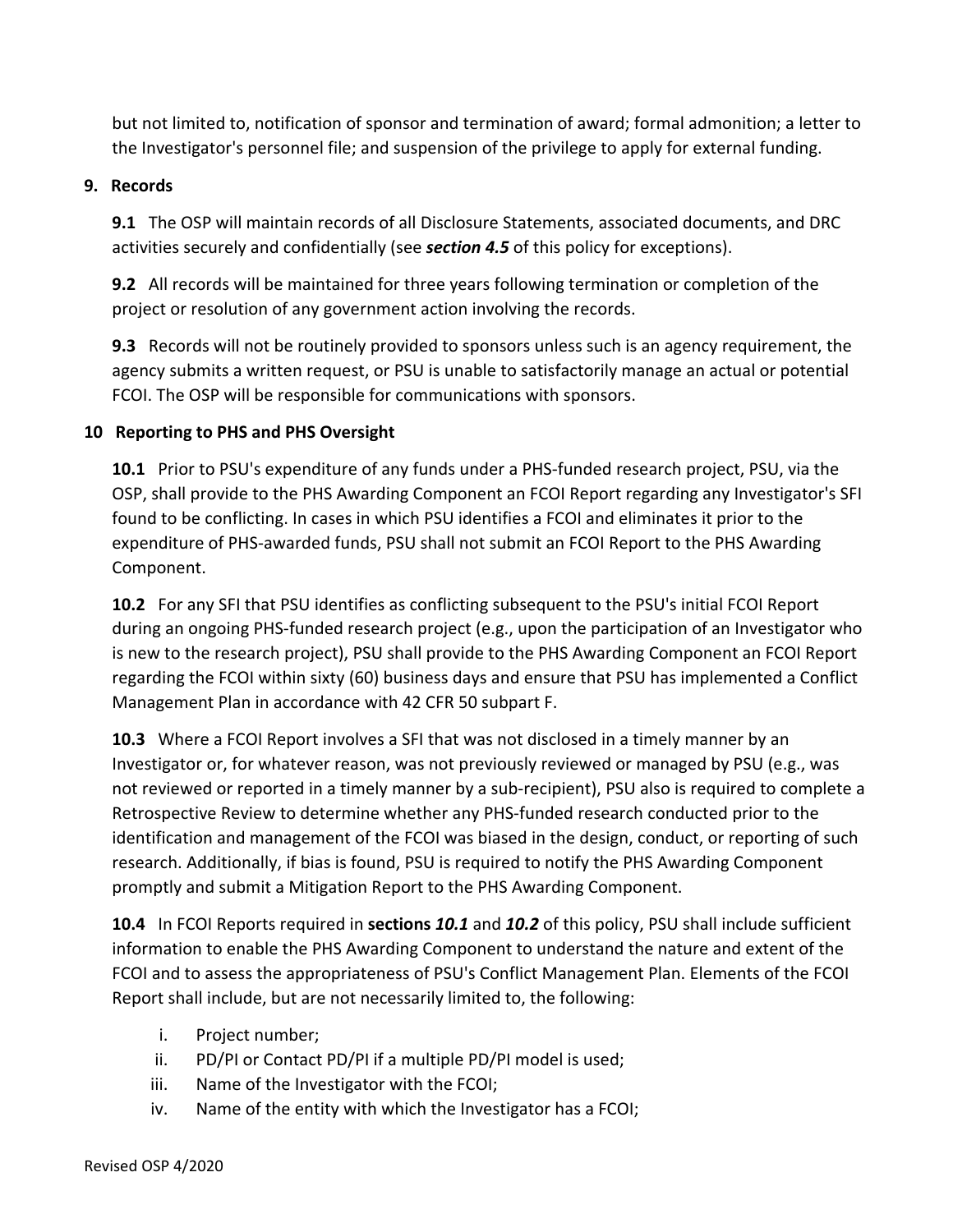- v. Nature of the Financial Interest (e.g., equity, consulting fee, travel reimbursement, honorarium);
- vi. Value of the Financial Interest (using dollar ranges) or a statement that the interest is one whose value cannot be readily determined through reference to public prices or other reasonable measures of fair market value;
- vii. A description of how the Financial Interest relates to the PHS-funded research and the basis for PSU's determination that the Financial Interest conflicts with such research;
- viii. A description of the key elements of PSU's Conflict Management Plan, including:
	- a. Role and principal duties of the conflicted Investigator in the research project;
	- b. Conditions of the Conflict Management Plan;
	- c. How the Conflict Management Plan is designed to safeguard objectivity in the research project;
	- d. Confirmation of the Investigator's agreement to the Conflict Management Plan;
	- e. How the Conflict Management Plan will be monitored to ensure Investigator compliance;
	- f. Other information as needed.

**10.5** For any FCOI previously reported by PSU with regard to an ongoing PHS-funded research project, PSU shall provide to the PHS Awarding Component an annual FCOI Report that addresses the status of the FCOI and any changes to the Conflict Management Plan for the duration of the PHS-funded research project. The annual FCOI Report shall specify whether the financial conflict is still being managed or explain why the FCOI no longer exists. PSU shall provide an annual FCOI Report to the PHS Awarding Component for the duration of the project period (including extensions with or without funds) in the time and manner specified by the PHS Awarding Component.

**10.6** If the failure of an Investigator to comply with this policy or Conflict Management Plan appears to have biased the design, conduct, or reporting of the PHS-funded research, PSU shall promptly notify the PHS Awarding Component of the corrective action taken or to be taken. The PHS Awarding Component may consider the situation and take appropriate action or refer the matter to PSU for further action, which may include directions to PSU on how to maintain appropriate objectivity in the PHS-funded research project.

**10.7** The PHS Awarding Component and/or HHS may inquire at any time before, during, or after award into any Investigator's Disclosure Statement and PSU's review (including any Retrospective Review) of, and response to, such disclosure, regardless of whether the disclosure resulted in PSU's determination of a FCOI. PSU is required to submit, or permit on site review of, all records pertinent to compliance with 42 CFR 50 subpart F. To the extent permitted by law, HHS will maintain the confidentiality of all records of Financial Interests. On the basis of its review of records or other information that may be available, the PHS Awarding Component may decide that a particular FCOI will bias the objectivity of the PHS-funded research to such an extent that further corrective action is needed, or that PSU has not managed the FCOI in accordance with 42 CFR 50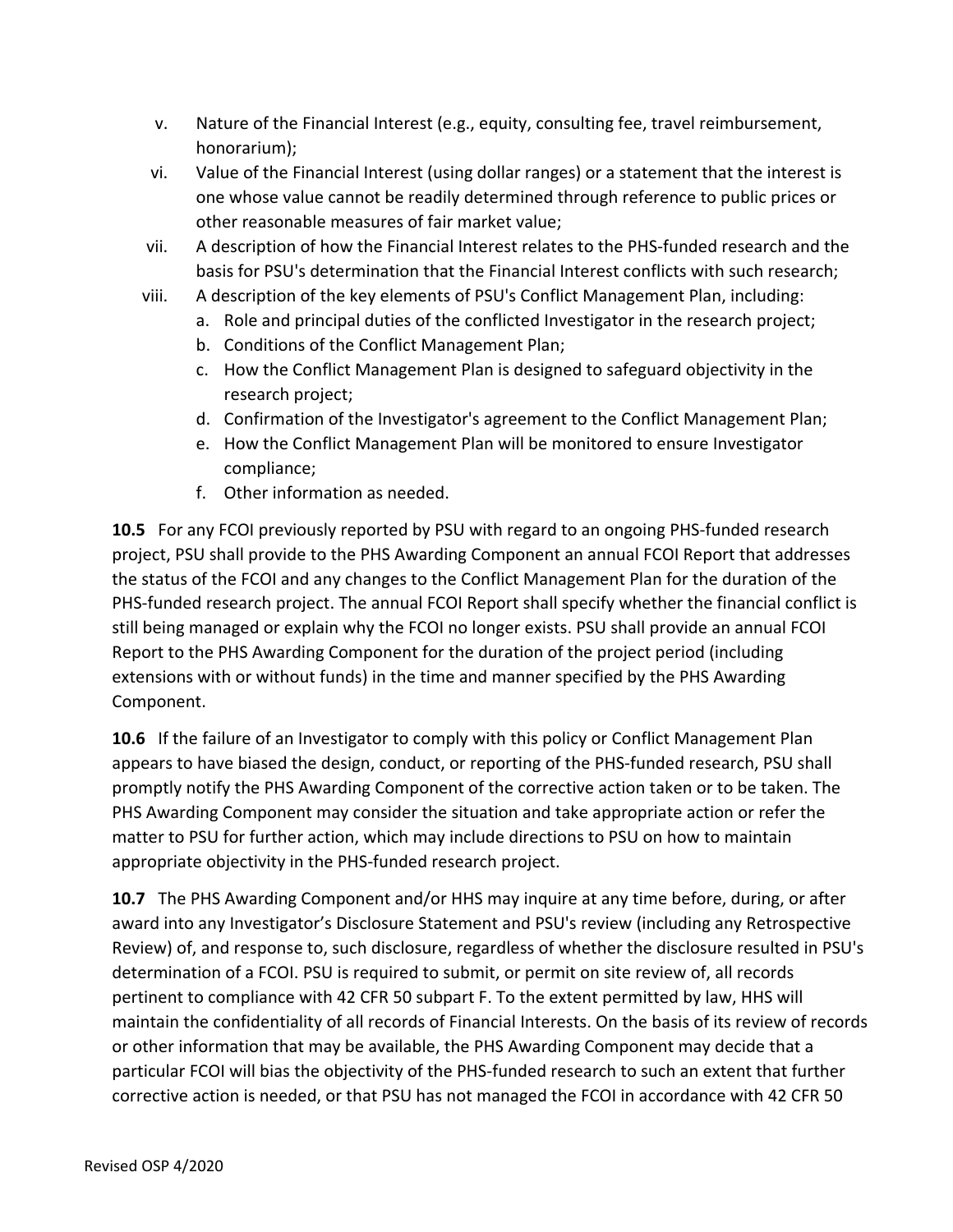subpart F. The PHS Awarding Component may determine that imposition of special award conditions under 45 CFR 74.14 and 92.12, or suspension of funding or other enforcement action under 45 CFR 74.62 and 92.43, is necessary until the matter is resolved.

**10.8** In any case in which the HHS determines that a PHS-funded project of clinical research whose purpose is to evaluate the safety or effectiveness of a drug, medical device, or treatment has been designed, conducted, or reported by an Investigator with a FCOI that was not managed or reported by PSU as required by 42 CFR 50 subpart F, PSU shall require the Investigator involved to disclose the FCOI in each public presentation of the results of the research and to request an addendum to previously published presentations.

**10.9** PSU may require the reporting of other FCOI to PHS as PSU deems appropriate.

# **11 Public Accessibility**

**11.1** PSU shall ensure public accessibility via a written response to any requestor within five (5) business days of receipt of a request by the Provost for information concerning any SFI disclosed to PSU that meets the following three (3) criteria:

- i. The SFI was disclosed and is still held by the senior/key personnel as defined by this policy;
- ii. PSU determines that the SFI is related to PHS-funded research;
- iii. PSU determines that the SFI is a FCOI.

**11.2** The information that PSU will make available via a written response to any requestor within five (5) business days of receipt of a request by the Provost, shall include, at a minimum, the following:

- i. The Investigator's name;
- ii. The Investigator's title and role with respect to the research project;
- iii. The name of the entity in which the SFI is held;
- iv. The nature of the SFI;
- v. The approximate dollar value of the SFI using dollar ranges, or a statement that the interest is one whose value cannot be readily determined through reference to public prices or other reasonable measures of fair market value.

**11.3** Information concerning the SFI of an Investigator to **section 6.1** of this policy shall remain available for responses to written requests for at least three (3) years from the date that the information was most recently updated.

# **12 Training**

**12.1** Investigators must complete training regarding FCOI, Investigators' responsibilities regarding disclosure of SFIs, and the PHS regulations prior to engaging in research related to any funded grant and at least every four (4) years.